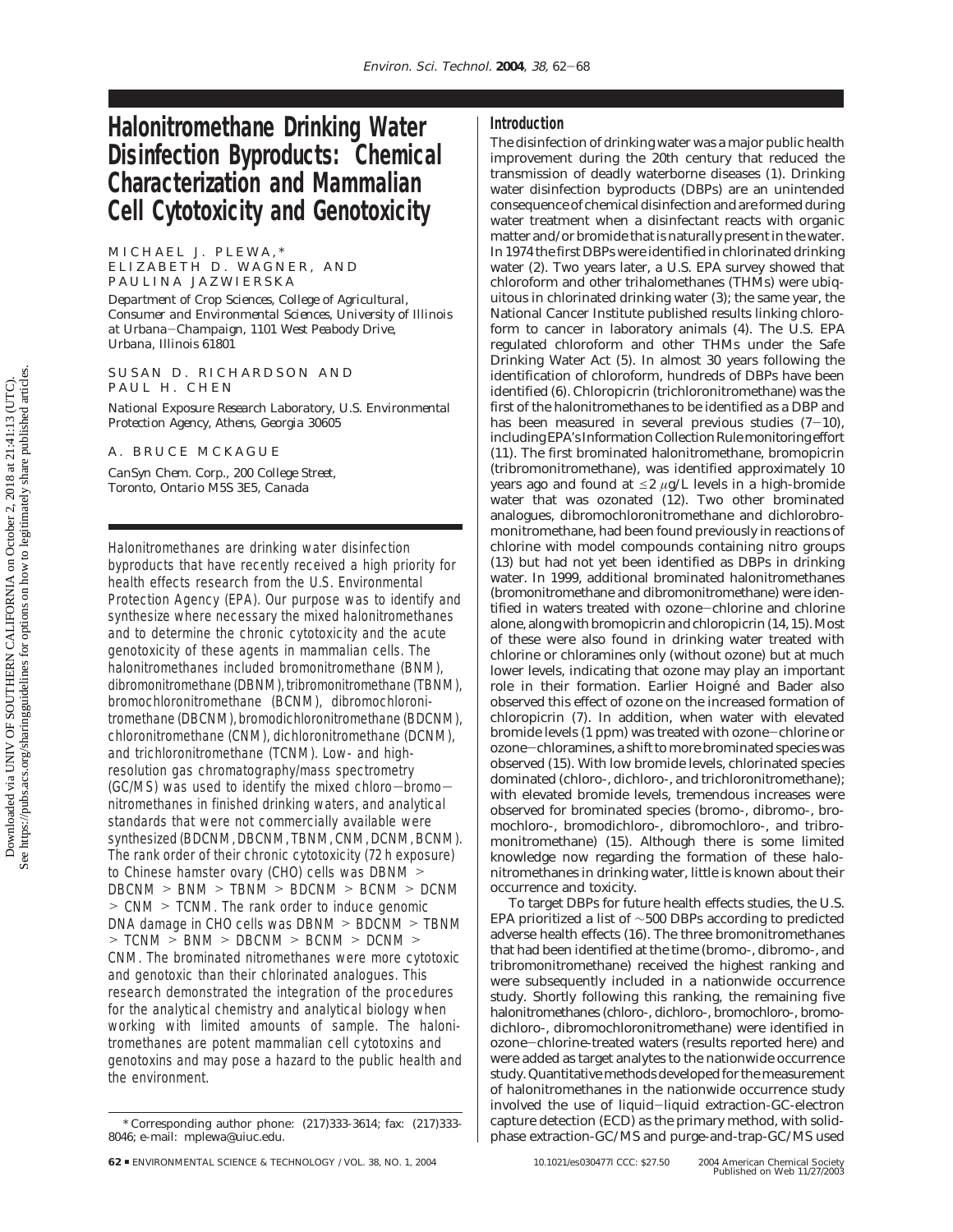for confirmation of selected species (*17*). Results from the nationwide study supported the finding that ozonation plays an important role in trihalonitromethane formation. Preozonation, in many cases, increased the formation of trihalonitromethanes (following treatment with secondary chloramines) (*18*). Halonitromethanes ranged from 0.1 to 3 *µ*g/L, with tribromo-, bromodichloro-, dibromochloro-, dibromo-, bromochloro-, and bromonitromethane observed (waters high in bromide were targeted in this study) (*17*, *18*).

The genotoxicity of three halonitromethanes-chloronitromethane, dichloronitromethane, and trichloronitromethane-have been previously reported (19-22). These halonitromethanes were more mutagenic in *Salmonella typhimurium* than the corresponding halomethanes, and the bromo-substituted nitromethanes were generally more mutagenic than their chlorinated analogues (*23*, *24*). We reported the first preliminary data on the chronic cytotoxicity of bromo-, dibromo-, and tribromonitromethane and the acute genotoxicity of bromo- and dibromonitromethane in mammalian cells (*25*).

The objectives of this research were to (i) identify the mixed chloro-bromo-nitromethanes in drinking water, (ii) synthesize halonitromethane analytical standards that were not commercially available, (iii) report the analytical chemistry for the analysis and identification of this class of DBPs, (iv) analyze and rank order the cytotoxic potency of these agents in mammalian cells, and, (v) determine the genotoxic potency of the halonitromethanes in mammalian cells.

## **Experimental Section**

**Drinking Water Samples.** Drinking water samples treated with ozone-chlorine, ozone-chloramines, chloramine, and chlorine were collected from a pilot plant in Jefferson Parish, LA, which used Mississippi River water as the raw water source (2.6-3.0 mg/L total organic carbon; 0.054 mg/L bromide). Samples (75 L for analytical identification work) were acidified to pH 2 and concentrated immediately after collection using XAD-8 over XAD-2 resins, eluted with ethyl acetate and concentrated to 1 mL using rotary evaporation followed by evaporation under nitrogen (*14*).

**GC/MS Analysis.**GC/MS analyses with electron ionization (EI) were performed on a VG 70-SEQ high-resolution mass spectrometer equipped with a HP 5890A gas chromatograph. The high-resolution mass spectrometer was operated at an accelerating voltage of 8 kV and at resolutions of 1 000 and 10 000 for low- and high-resolution experiments, respectively. Perfluorokerosene (pfk) was used as the mass calibrant. Injections of  $1-2 \mu L$  of the extracts (or standard solutions in ethyl acetate) were introduced via a split/splitless injector onto a J&W Scientific DB-5 column (30 m, 0.25 mm i.d., 0.25 *µ*m film thickness). The GC temperature program consisted of an initial temperature of 35 °C for 4 min, followed by a rate increase of 9 °C/min to 285 °C, which was held for 30 min. An injection port temperature of 170 °C and a GC/MS transfer line temperature of 200 °C were used to analyze trihalonitromethanes (to prevent thermal decomposition) (*26*).

**Chemical Standards.**Bromonitromethane (90% pure) and trichloronitromethane (98% pure) were purchased from Aldrich Chemical Co. (St. Louis, MO). Dibromonitromethane (98% pure) was provided by Majestic Research (Athens, GA) (*15*)*.* Bromodichloronitromethane and dibromochloronitromethane were prepared by the addition of nitromethane to commercial bleach, to which a solution of bromine in 6 M NaOH had been previously added (*27*). The products were separated by fractional distillation under reduced pressure. Tribromonitromethane was prepared by bromination of nitromethane in 1 M NaOH (*28*). The reaction product was isolated by steam distillation to give colorless material, bp <sup>85</sup>-<sup>86</sup> °C at 20 mm (lit. 85 °C at 17 mm) (*29*). Chloronitromethane was prepared from the ammonium salt of methyl nitroacetate, as reported for the ethyl ester (*30*), as follows: sulfuryl chloride (7.4 g, 0.55 mol) in ether (10 mL) was added to a stirred suspension of the powdered salt (6.8 g, 0.05 mol) in ether (50 mL) at room temperature. After 15 min, the ammonium chloride was filtered and the filtrate washed with water, dried, and concentrated to give crude methyl chloronitroacetate (7 g). The crude product was refluxed with 10% hydrochloric acid (HCL) (14 mL) with stirring for 1.5 h. The product was cooled, extracted with ether, washed with water, and dried. The ether was removed by distillation through a 10 cm Vigreux column, the column removed, and the product distilled to give chloronitromethane (1.6 g), bp 122-<sup>123</sup> °C (lit. bp 122-<sup>123</sup> °C) (*31*). Dichloronitromethane was prepared from the ammonium salt of methyl nitroacetate as follows: chlorine (3.6 g, 0.05 mol) was bubbled into a stirred solution of the salt (6.8 g, 0.05 mol) in water (60 mL) over 10 min at room temperature. After another 10 min, the insoluble product oil was extracted with ether, washed with water, and dried. Anhydrous ammonia was bubbled into the ether solution of the product, and the ammonium salts of unreacted methyl nitroacetate and methyl chloronitroacetate were filtered. The salts were dissolved in water and chlorinated again as described above. The ether extract of the second chlorination was treated again with anhydrous ammonia to remove unreacted nitroacetates. This filtrate was combined with the filtrate from the first chlorination, and the combined filtrates were washed with water, dried, and concentrated to give crude methyl dichloronitroacetate (6.3 g). The crude product was refluxed with 20% HCL (13 mL) with stirring for 3.5 h. The product was processed as described above for chloronitromethane to give dichloronitromethane (2.2 g), bp 108-110 °C (lit. bp 110-<sup>112</sup> °C, 108-<sup>110</sup> °C) (*32*). Bromochloronitromethane was prepared as follows: anhydrous ammonia was bubbled into an ether solution of crude methyl chloronitroacetate (6.1 g, 0.04 mol) prepared as described above. The resultant ammonium salt (6.5 g) was dissolved in water (65 mL) and treated with bromine (6.4 g, 0.04 mol) with stirring at room temperature. After 10 min, the insoluble product oil was extracted with ether, dried, and concentrated to give crude methyl bromochloronitroacetate (7 g). The product was refluxed with 20% sulfuric acid (15 mL) with stirring for 3 h. After workup as described above for chloronitromethane and removal of most of the ether by distillation through a 10 cm Vigreux column, the residue (5 g) was fractionated on silica gel (150 g) and the product eluted with 9:1 pentane:ether. The solvent was distilled through the column, the column removed, and the product distilled to give bromochloronitromethane (0.7 g), bp 94-97 °C at 160 mm. Purities of these synthesized halonitromethanes by GC using flame ionization detection were as follows: chloronitromethane (97%), dichloronitromethane (99%), bromodichloronitromethane (92%), dibromochloronitromethane (97%), tribromonitromethane (96%), and bromochloronitromethane (90%).

**Cell Culture Medium and Biologicals.** General laboratory reagents were purchased from Fisher Scientific Co. (Itasca, IL) and Sigma Chemical Co. (St Louis, MO). Media supplies and fetal bovine serum (FBS) were purchased from Hyclone Laboratories (Logan, UT). Clone 11-4-8 of Chinese hamster ovary (CHO) cell line AS52 were maintained in Ham's F12 medium containing 5% FBS, 1% antibiotics (100 U/mL sodium penicillin G, 100 *µ*g/mL streptomycin sulfate, 0.25 *µ*g mL amphotericin B, 0.85% saline), and 1% glutamine at 37 °C in a humidified atmosphere of 5% CO<sub>2</sub> (33). For longterm storage, the cells were frozen in FBS:dimethyl sulfoxide (9:1, v/v) and kept at  $-80$  °C.

**Microplate Cytotoxicity Assay.** Chronic cytotoxicity to mammalian cells was measured using a modification of an assay we developed for the analysis of DBPs (*25*, *34*). Flat-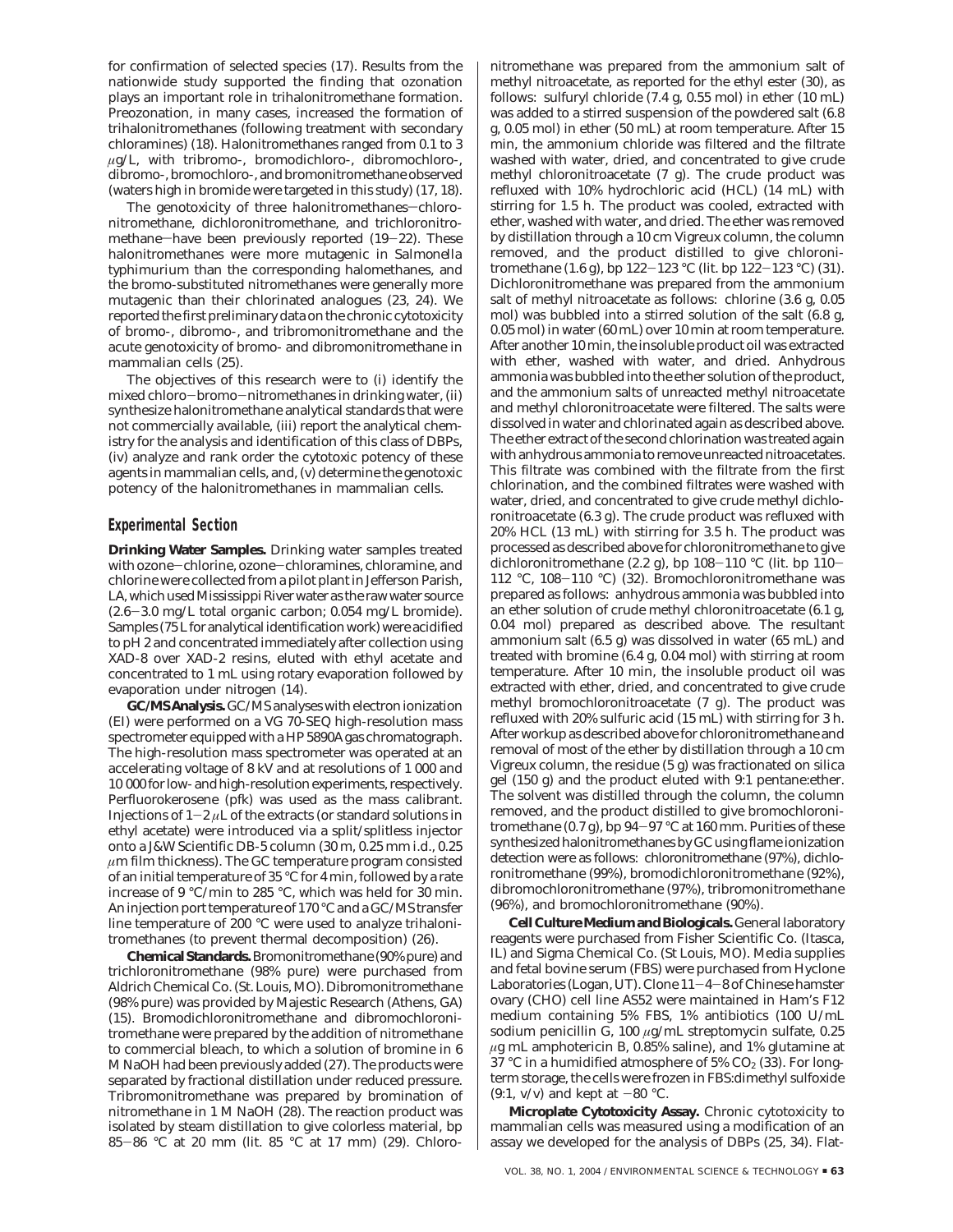

**FIGURE 1. Electron ionization mass spectra for bromochloronitromethane (a), dichloronitromethane (b), and chloronitromethane (c).**

bottom, tissue culture 96-well microplates were employed; eight replicate wells were prepared for each concentration of a specific DBP. Eight wells were reserved for the blank control consisting of 200  $\mu$ L of F12 medium  $+$  5% FBS. The negative control consisted of eight wells containing 100 *µ*L of a titered CHO cell suspension  $(3 \times 10^4 \text{ cells/mL})$  plus 100  $\mu$ L F12 + FBS. The wells for the remaining columns contained 3000 CHO cells, F12 + FBS, and a known concentration of a DBP for a total of 200 *µ*L. To prevent crossover contamination between wells due to volatilization of the test agent, a sheet of sterile AlumnaSeal (RPI Corporation, Mt. Prospect, IL) was pressed over the wells before the microplate was covered. The plate was placed on a rocking platform for 10 min to uniformly distribute the cells, and the microplate was placed in a tissue culture incubator for 72 h. Each well was gently aspirated, fixed in 100% methanol for 10 min, and stained for 30 min with a 1% crystal violet solution in 50% methanol. The plate was gently washed, and 50 *µ*L of DMSO was added to each well for 30 min. The plate was analyzed in a BioRad microplate reader at 595 nm. The data were automatically recorded and transferred to an Excel spreadsheet in a microcomputer connected to the microplate reader.

**Single-Cell Gel Electrophoresis (SCGE) Assay.** The day before treatment,  $2 \times 10^4$  CHO cells were added to each microplate well in 200  $\mu$ L of F12 + 5% FBS and incubated. The next day the cells were washed with Hank's balanced salt solution (HBSS) and treated with the halonitromethane in F12 medium without FBS in a total volume of 25 *µ*L for 4 h at 37 °C, 5%  $CO<sub>2</sub>$ . The wells were covered with sterile AlumnaSeal. After incubation, the cells were washed  $2\times$  with HBSS and harvested with 50  $\mu$ L of 0.005% trypsin + 53  $\mu$ M EDTA. The trypsin was inactivated with 70  $\mu$ L of F12 + FBS. A 10 *µ*L aliquot was removed to measure acute cytotoxicity using 10  $\mu$ L of 0.05% trypan blue vital dye in phosphatebuffered saline (PBS). SCGE data were not used if the acute cytotoxicity exceeded 30%. The remaining cell suspension from each well was embedded in a layer of low-melting point

agarose prepared with PBS upon clear microscope slides that were previously coated with a layer of 1% normal melting point agarose prepared with deionized water and dried overnight. The detailed methods for preparing and electrophoresing the SCGE slides were published previously (*34*). The cellular membranes were removed by an overnight immersion in lysing solution at 4 °C. The slides were placed in an alkaline buffer (pH 13.5) in an electrophoresis tank, and the DNA was denatured for 20 min. The slides were electrophoresed at 25 V, 300 mA (0.72 V/cm) for 40 min at 4 °C. The slides were removed, neutralized with Tris buffer, pH 7.5, rinsed in cold water, dehydrated in cold methanol, dried at 50 °C, and stored at room temperature in a covered slide box. For analysis, the slides were hydrated in cold water for 20 min and stained with 65  $\mu$ L of 2  $\mu$ g/mL ethidium bromide for 3 min. The slides were rinsed in cold water and analyzed with a Zeiss fluorescence microscope with an excitation filter of BP 546/10 nm and a barrier filter of 590 nm. For each experiment two slides were prepared per treatment group. The slides were coded, and 25 randomly chosen nuclei were analyzed in each slide using a chargecoupled device camera. A computerized image analysis system (Komet version 3.1, Kinetic Imaging Ltd., Liverpool, U.K.) was employed to determine the tail moment (integrated value of migrated DNA density multiplied by the migration distance) of the nuclei as an index of DNA damage. The digitalized data were automatically transferred to a computerbased spreadsheet for subsequent statistical analysis.

**Safety and Data Handling.** Manipulations of toxic and mutagenic chemicals were conducted in certified biological/ chemical safety hoods. In general, for the chronic cytotoxicity assays, the experiments were repeated at least twice with a minimum of eight independent replicates for each chemical concentration per experiment, and for the SCGE assay three experiments were conducted with six slides analyzed per treatment group. The median tail moment value for each slide was determined, and the data from all of the slides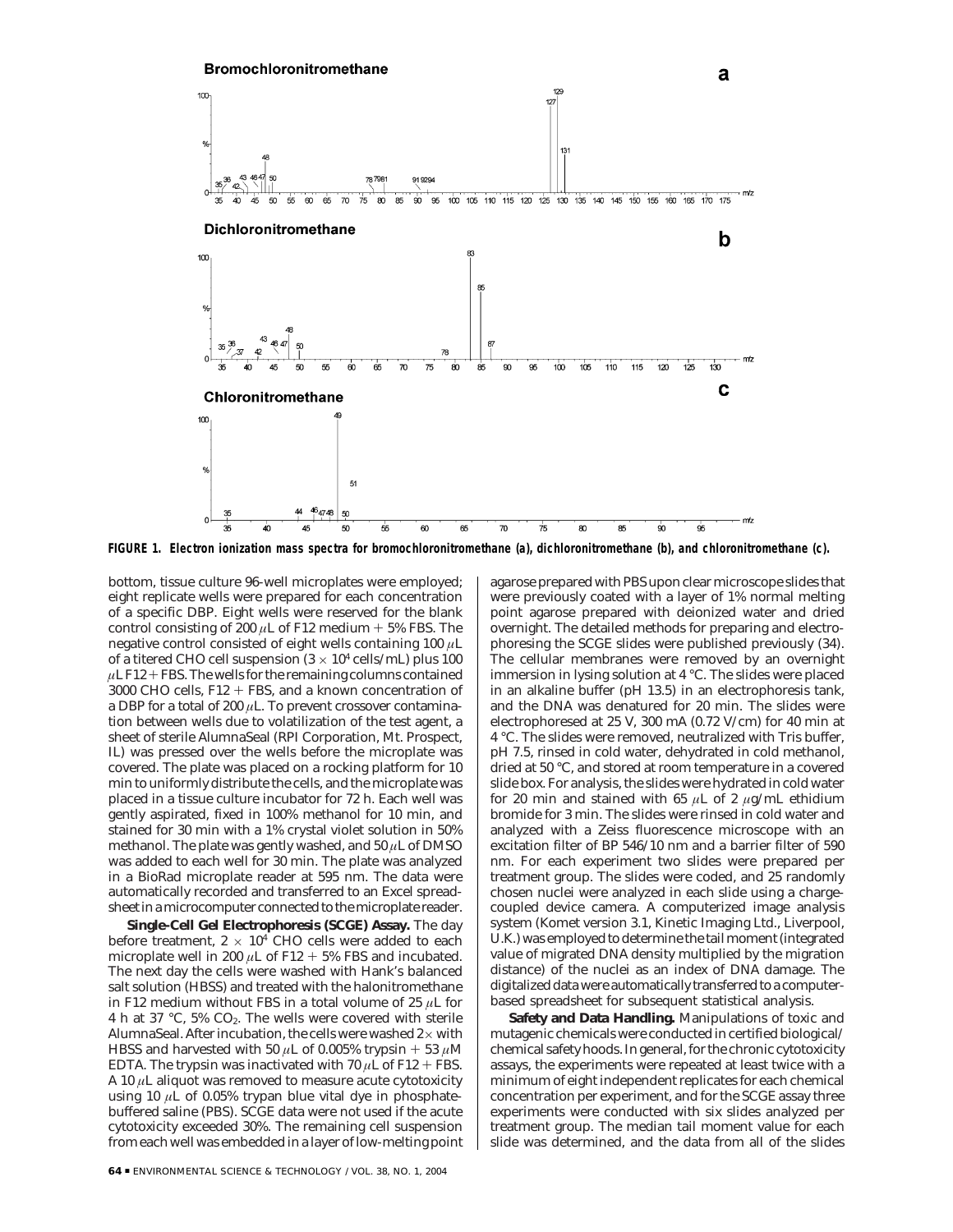#### **TABLE 1. Important Mass Spectral Ions for Halonitromethanes**

| compd                                | monoisotopic mol wt | important MS ions (m/z, relative abundance)                                                                                                                                                |
|--------------------------------------|---------------------|--------------------------------------------------------------------------------------------------------------------------------------------------------------------------------------------|
| bromonitromethane                    | 139                 | 30(41), 43(4), 44(13), 46(10), 79(10), 81(10), 93(100), 95(95)                                                                                                                             |
| chloronitromethane                   | 95                  | 43(9), 44(10), 46(12), 49(100), 51(42)                                                                                                                                                     |
| bromochloronitromethane              | 173                 | 43(23), 46(9), 47(18), 48(38), 49(11), 50(15), 79(13), 81(13), 92(12),<br>94(12), 127(87), 129(100), 131(37)                                                                               |
| dibromonitromethane                  | 217                 | 43(18), 46(10), 79(30), 81(30), 92(45), 94(45), 122(4), 124(4), 158(2),<br>160(4), 162(2), 171(67), 173(100), 175(63)                                                                      |
| dichloronitromethane                 | 129                 | 43(22), 46(8), 47(15), 48(33), 49(7), 50(12), 83(100), 85(71), 87(13)                                                                                                                      |
| bromodichloronitromethane            | 207                 | 36(12), 46(20), 47(41), 49(19), 61(20), 63(12), 77(8), 79(17), 81(15),<br>82(36), 84(25), 91(8), 93(8), 126(17), 128(23), 130(9), 161(70),<br>163(100), 165(55), 167(13)                   |
| dibromochloronitromethane            | 251                 | 36(7), 46(11), 47(27), 49(12), 61(6), 63(4), 79(20), 81(20), 91(18),<br>93(18), 105(4), 107(4), 126(30), 128(34), 130(11), 170(6), 172(10),<br>174(7), 205(55), 207(100), 209(77), 211(24) |
| tribromonitromethane (bromopicrin)   | 295                 | 36(13), 38(5), 46(6), 79(22), 81(22), 91(35), 93(35), 105(6), 107(7),<br>121(10), 123(10), 170(24), 172(42), 174(23), 249(44), 251(100),<br>253(98), 255(41)                               |
| trichloronitromethane (chloropicrin) | 163                 | 46(1), 47(28), 49(9), 61(10), 63(8), 65(2), 82(33), 84(21), 86(4),<br>117(100), 119(96), 121(30)                                                                                           |

| TABLE 2. CHO Cell Chronic Cytotoxicity Induced by the Halonitromethanes |  |
|-------------------------------------------------------------------------|--|
|-------------------------------------------------------------------------|--|

| compd                     | <b>ANOVA test statistic</b>          | %C <sup>1</sup> / <sub>2</sub> value (M) <sup>a</sup> | $r^2$ b | rank order     |
|---------------------------|--------------------------------------|-------------------------------------------------------|---------|----------------|
| bromonitromethane         | $F_{11.68} = 23.19$<br>$P \le 0.001$ | $7.06 \times 10^{-6}$                                 | 0.85    | 3              |
| dibromonitromethane       | $F_{8,78} = 56.60$<br>$P \le 0.001$  | $6.09 \times 10^{-6}$                                 | 0.99    |                |
| tribromonitromethane      | $F_{9.17} = 19.72$<br>$P \le 0.001$  | $8.57 \times 10^{-6}$                                 | 0.99    | $\overline{4}$ |
| chloronitromethane        | $F_{16.95} = 41.53$<br>$P \le 0.001$ | $5.29 \times 10^{-4}$                                 | 0.87    | 8              |
| dichloronitromethane      | $F_{16.47} = 35.24$<br>$P \le 0.001$ | $3.73 \times 10^{-4}$                                 | 0.91    | 7              |
| trichloronitromethane     | $F_{19.91} = 16.54$<br>$P \le 0.001$ | 5.36 $\times$ 10 <sup>-4</sup>                        | 0.94    | 9              |
| bromochloronitromethane   | $F_{18.47} = 15.24$<br>$P \le 0.001$ | $4.05 \times 10^{-5}$                                 | 0.82    | 6              |
| bromodichloronitromethane | $F_{31.96} = 10.25$<br>$P \le 0.001$ | $1.32 \times 10^{-5}$                                 | 0.81    | 5              |
| dibromochloronitromethane | $F_{28,78} = 29.21$<br>$P \le 0.001$ | $6.88 \times 10^{-6}$                                 | 0.90    | 2              |

 $^a$  The %C½ value is the chemical concentration that induced a 50% reduction of the cell density as compared to the negative control.  $^b$   $\vec r^2$  refers to the fit of the regression analysis upon which the  $\%C^{1/2}$  value was calculated.

representing each halonitromethane concentration were averaged. Averaged median values express a normal distribution according to the central limit theorem and were used with a one-way analysis of variance test (*35*). If a significant *F* value of  $P \le 0.05$  was obtained, a Dunnett's multiple comparison versus the control group analysis was conducted. In most cases, the power of the test statistic  $(\beta)$  was  $\geq 0.8$  at  $\alpha$  = 0.05. To analyze the strength of association between pairs of variables, we used the Pearson Product Moment Correlation test.

## **Results and Discussion**

The chemistry and toxicity of DBPs have been investigated for over a quarter century. However, many important classes of DBPs, such as the halonitromethanes, have not been adequately studied for their cytotoxicity and genotoxicity. We integrated the analytical chemistry with the analytical biology in the first comprehensive evaluation of the toxicity and genotoxicity of halonitromethane DBPs using an in vitro mammalian cell system.

**Analytical Chemistry.** The first identification of chloro-, dichloro-, bromochloro-, bromodichloro-, and dibromochloronitromethane in drinking water is reported here. They were primarily found in waters treated with ozone-chlorine. In general, the identification of the halonitromethanes was

not trivial. Only bromonitromethane and trichloronitromethane were found in the NIST or Wiley spectral library database. The spectra generated here were recently submitted to NIST for inclusion in an upcoming database release. Another complicating factor was that none of the halonitromethanes show molecular ions in their mass spectra; the molecular weight information and the overall composition of the structures are missing. Each of these compounds loses a NO2 • , leaving the remaining fragment as the highest mass ion (e.g., tribromonitromethane loses NO2 $^{\centerdot}$  to form a  $\rm {CBr_3^+}$ as the highest mass ion). There is only the slightest hint of the presence of the  $NO<sub>2</sub>$  in their structures, with small (usually  $\leq$ 10% relative abundance) *m*/*z* 46 ions in their mass spectra. The presence of another ion at *m*/*z* 43 also helped to identify these compounds. This ion was present in the mono- and dihalonitromethanes and is typically a  $C_3H_7$  group for most compounds. However, the *m*/*z* 43 ion in this case was due to the uncommon  $CHNO<sup>+</sup>$  ion, as determined by highresolution EI-MS (observed exact mass  $= 43.006$  Da, theoretical mass for  $CHNO = 43.006$  Da; theoretical mass for  $C_3H_7 = 43.055$  Da). These data suggested the presence of an NO2 group in the structure of these compounds. Mass spectra of three halonitromethanes (bromochloro-, dichloro-, and chloronitromethane) are shown in Figure 1; mass spectra of the other halonitromethanes can be found in a recent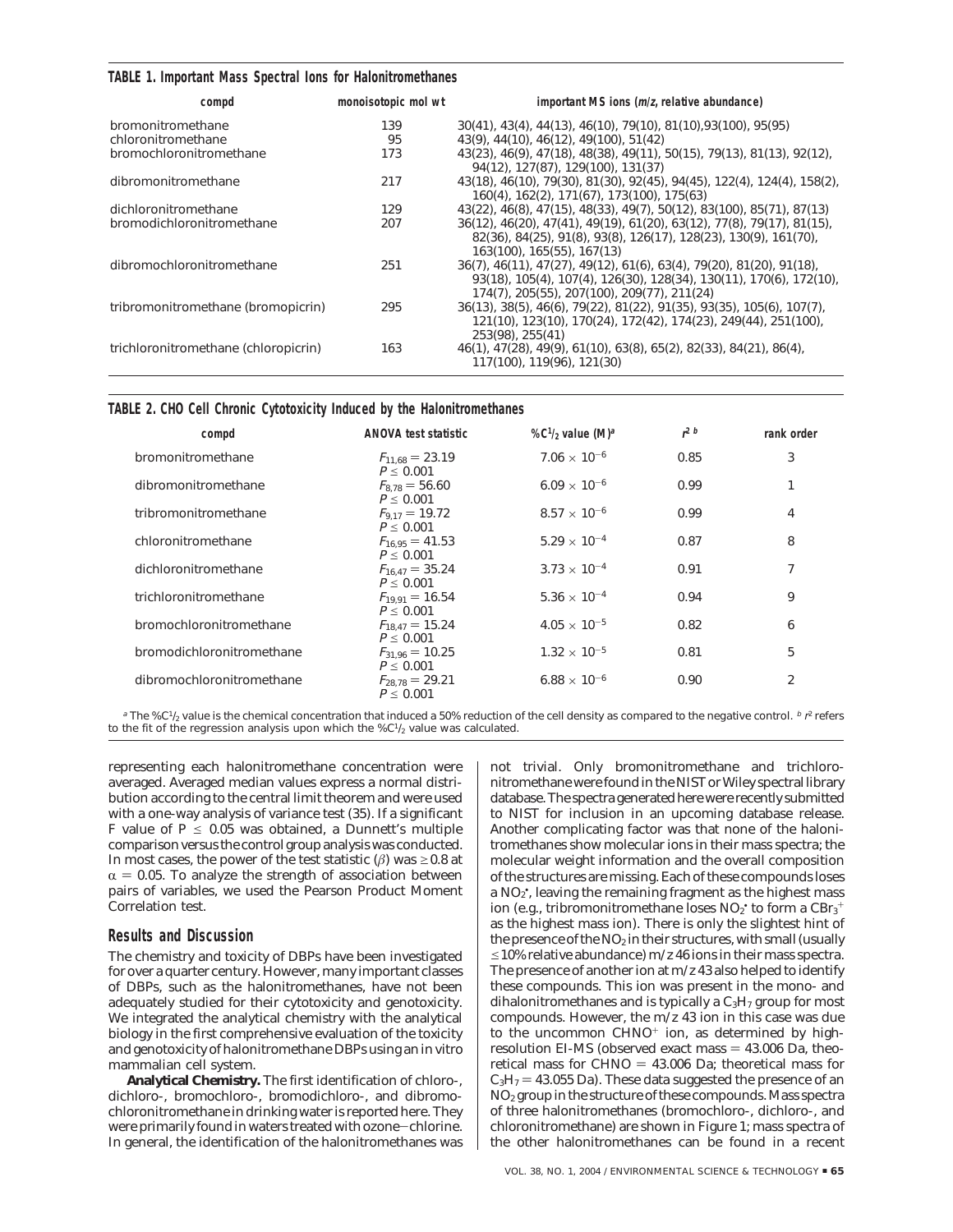

**FIGURE 2. Log-linear plot of the chronic CHO cell cytotoxicity induced by the halonitromethanes and the positive controls EMS and potassium bromate. The statistical analysis of these data are presented in Table 2.**



**FIGURE 3. Log-linear plot of the SCGE tail moment data showing genomic DNA damage induced by the halonitromethanes and the positive controls EMS and potassium bromate. The statistical analysis of these data are presented in Table 3.**

publication that details their thermal decomposition behavior when analyzed by GC or GC/MS (*26*). Table 1 lists important mass spectral ions for the halonitromethanes. After we tentatively identified nine halonitromethanes, we purchased standards for the commercially available bromonitromethane and trichloronitromethane and synthesized the others. GC/ MS retention times and mass spectra of the pure standards matched those in our drinking water samples, confirming their identities.

The trihalonitromethanes required special conditions for detection. They are thermally unstable and decompose under commonly used GC injection port temperatures (200-<sup>250</sup> °C) (*12*), forming radical ions and radical reaction products (*26*). The trihalonitromethanes also thermally decompose in the GC/MS transfer line at commonly used transfer line

temperatures ( $\geq$ 250 °C), producing mass spectra that are mixtures of the undecomposed parent compound and decomposition products. For example, at a GC/MS transfer line temperature of 290 °C, tribromonitromethane exhibited a mixed mass spectrum composed of tribromonitromethane and bromoform. The trihalonitromethanes also show unusual [fragment  $+1$ ]<sup>+</sup> ions in their mass spectra, which can complicate their identification. We recommend that low GC injection port temperatures ( $\leq$ 170 °C) and low transfer line temperatures ( $\leq$ 225 °C) be used for their analysis (26). This behavior was observed only for the trihalonitromethanes and not for the mono- or dihalonitromethanes.

Brominated nitromethanes were also found in the recent U.S. Nationwide DBP Occurrence Study. Individual halonitromethanes ranged from 0.1 to 3 *µ*g/L, with tribromo-,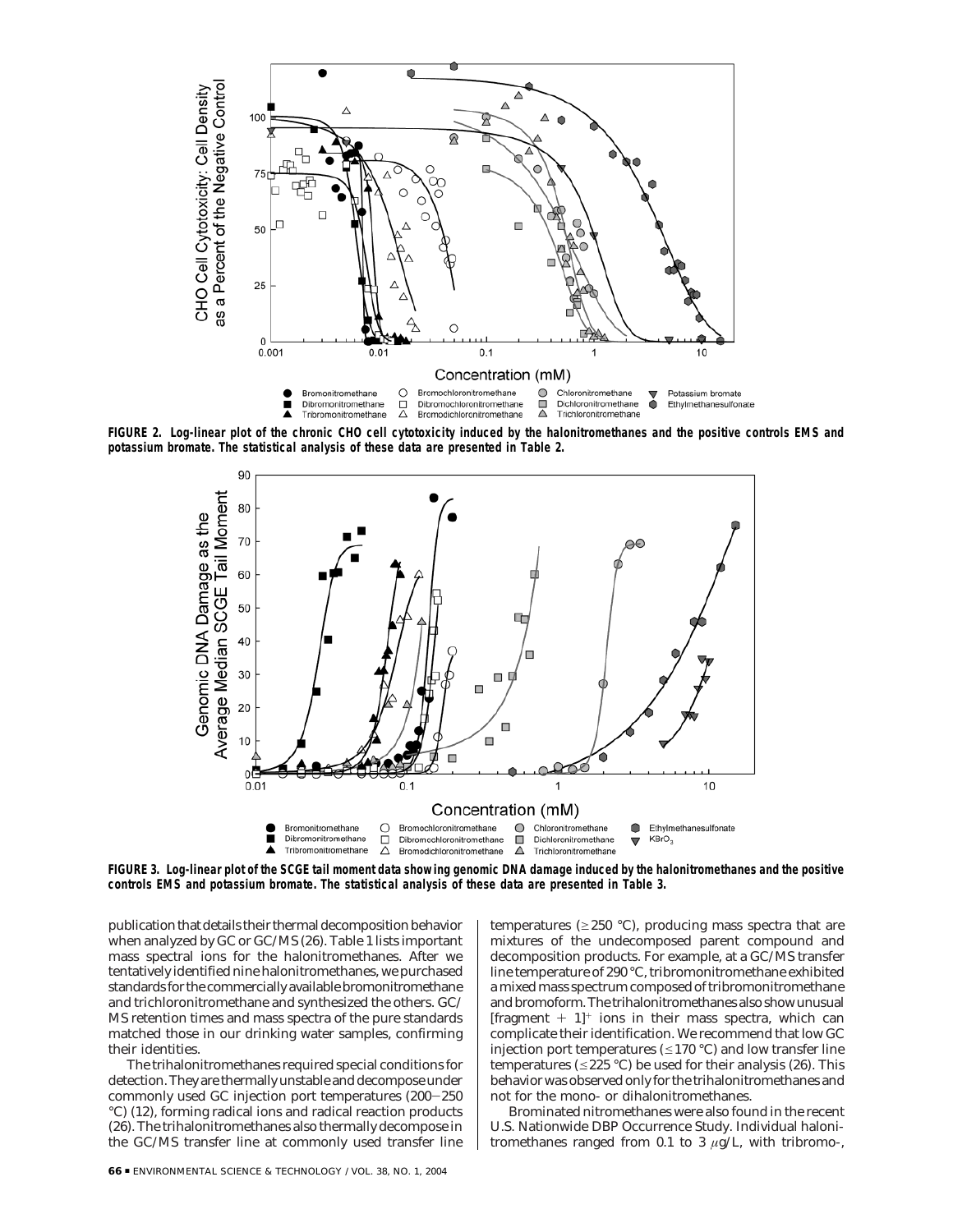## **TABLE 3. CHO Cell Genotoxicity Induced by the Halonitromethanes**

| compd                     | ANOVA test statistic                 | SCGE genotoxic potency $(M)^a$ | $r^2$ b | rank order |
|---------------------------|--------------------------------------|--------------------------------|---------|------------|
| bromonitromethane         | $F_{14.42} = 85.96$<br>$P \le 0.001$ | $1.36 \times 10^{-4}$          | 0.88    | 5          |
| dibromonitromethane       | $F_{11.54} = 39.43$<br>$P \le 0.001$ | $2.62 \times 10^{-5}$          | 0.94    |            |
| tribromonitromethane      | $F_{14.43} = 9.02$<br>$P \le 0.001$  | $6.99 \times 10^{-5}$          | 0.95    | 3          |
| chloronitromethane        | $F_{9.27} = 60.58$<br>$P \le 0.001$  | $2.15 \times 10^{-3}$          | 0.99    | 9          |
| dichloronitromethane      | $F_{8,36} = 61.21$<br>$P \le 0.001$  | $4.21 \times 10^{-4}$          | 0.97    | 8          |
| trichloronitromethane     | $F_{10,20} = 25.76$<br>$P \le 0.001$ | $9.34 \times 10^{-5}$          | 0.86    | 4          |
| bromochloronitromethane   | $F_{7,22} = 30.42$<br>$P \le 0.001$  | $1.65 \times 10^{-4}$          | 0.97    | 7          |
| bromodichloronitromethane | $F_{6.14} = 13.3$<br>$P \le 0.001$   | $6.32 \times 10^{-5}$          | 0.98    | 2          |
| dibromochloronitromethane | $F_{8,29} = 9.02$<br>$P \le 0.001$   | $1.43 \times 10^{-4}$          | 0.95    | 6          |

<sup>a</sup> The genotoxic potency is the chemical concentration at the midpoint of the SCGE concentration-response curve. <sup>b</sup> r<sup>2</sup> refers to the fit of the<br>Iression analysis upon which the SCGE genotoxic potency value was calculat regression analysis upon which the SCGE genotoxic potency value was calculated.

bromodichloro-, dibromochloro-, dibromo-, bromochloro-, and bromonitromethane observed (waters high in bromide were targeted in this study) (*17*, *18*). It is likely that bromoand mixed chloro-bromo-nitromethanes are present in many drinking waters treated with ozone-chlorine, ozonechloramines, chlorine, or chloramines and that they have been largely undetected due to the difficulty in identifying them, the lack of analytical standards, and the special instrumental conditions required for their identification.

**Analytical Biology.** For the first time, the chronic cell cytotoxicity and acute genotoxicity in a mammalian system of a complete set of bromo- and chloro-substituted halonitromethanes were determined. The microplate cytotoxicity assay measured the reduction in cell density as a function of the halonitromethane concentration over a 72 h period. A reduction in cell density could be due to a disruption in the cell cycle, growth retardation, or cell toxicity. We refer to the halonitromethane concentration that causes a 50% reduction of the cell density as compared to the negative control as the  $\%C^{1/2}$  value rather than the LC<sub>50</sub>.

The data from repeated cytotoxicity experiments were averaged and plotted (Figure 2), and regression analysis was used to calculate the  $\%C^{1/2}$  value for each halonitromethane (Table 2). There was an approximately 100-fold range in the %C<sup>1</sup>/<sub>2</sub> values from a value of 6.09  $\mu$ M for dibromonitromethane to 536 *µ*M for trichloronitromethane (Table 2). All of the halonitromethanes were more cytotoxic than the positive controls ethylmethanesulfonate (EMS) (% $C^{1/2}$ )  $=4.19$  mM) and potassium bromate (%C<sup>1</sup>/<sub>2</sub> $=964 \mu$ M) (Figure 2). The rank order in declining toxicity demonstrated that the brominated nitromethanes were more cytotoxic than their chlorinated analogues. It appeared that the multibrominated halonitromethanes were the most toxic. For both the bromo- and chloronitromethanes, the rank order in declining cytotoxicity was the di-, mono-, and trihalogenated forms (Table 2). In previous work we found that the brominated haloacetic acids were more cytotoxic than their chlorinated analogues (*34*). In all cases, the halonitromethanes were more cytotoxic than the corresponding haloacetic acids. Bromonitromethane and chloronitromethane were 1.25× and 1.8× more cytotoxic than bromoacetic acid and chloroacetic acid, respectively. Dichloronitromethane and trichloronitromethane were more cytotoxic than dichloroacetic acid and trichloroacetic acid (29.5 $\times$  and 32.6 $\times$ , respectively). The results were the most striking for dibromonitromethane and tribromonitromethane,  $83 \times$  and  $116 \times$  more cytotoxic than dibromoacetic acid and tribromoacetic acid.

We compared the chronic cytotoxicity of the halonitromethanes in CHO cells with qualitative cytotoxicity reported for *S. typhimurium* (*23*, *24*) and found no significant correlation ( $r = 0.60$ ;  $P = 0.09$ ). This is similar to data published with the bromo- and chloro-substituted haloacetic acids in that one cannot use *Salmonella* cytotoxicity data to predict mammalian cell cytotoxicity (*34*, *36*).

There are very few studies on the genotoxicity of halonitromethanes in mammals or mammalian cells. SCGE is a very sensitive assay that can quantitatively determine genomic DNA damage (*37*). The halonitromethanes were potent mammalian cell genotoxins (Figure 3). The SCGE genotoxic potency was calculated for each halonitromethane as the midpoint in the concentration-response curves (Figure 3, Table 3). All nine of the halonitromethanes exceeded the genotoxicity of the positive control mutagen EMS in a range from 260 $\times$  for dibromonitromethane to 3 $\times$  for chloronitromethane. The halonitromethanes were more potent DNA-damaging agents than potassium bromate. Potassium bromate was reported as an oxidative stress-inducing genotoxin (*38*) and animal carcinogen (*39*). The genotoxic potency of potassium bromate was 7.2 mM (*34*); the halonitromethanes were between  $275\times$  and  $3\times$  more genotoxic (dibromonitromethane and chloronitromethane, respectively). From a structure-function perspective, the brominated nitromethanes and the mixed bromo-chloronitromethanes were more genotoxic than the chlorinated nitromethanes. The mono-, di-, and tribrominated nitromethanes were  $16\times$ ,  $16\times$ , and  $1.3\times$  more genotoxic than their chlorinated analogues. A comparison of the mutagenicity of these halonitromethanes in *S. typhimurium* (*23*, *24*) and genomic DNA damage in CHO cells exhibited no significant correlation ( $r = -0.003$ ;  $P = 0.99$ ). These data significant correlation (*r* = -0.003; *P* = 0.99). These data<br>indicate that mutagenicity in *S. typhimurium* cannot predict genotoxicity in mammalian cells, and this conclusion agrees with that reported for the haloacetic acids (*34*). The halonitromethane DBPs, especially the bromo-substituted forms, are potent mammalian cell genotoxins and may pose a hazard to the public health and the environment.

Concentrations observed in the nationwide occurrence study (*17*, *18*) can help to put the relative toxicities of the halonitromethanes in perspective. For example, the maximum occurrence of the monobrominated halonitromethane species (bromonitromethane) was 0.3 *µ*g/L, whereas the maximum occurrence of the corresponding haloacetic acid (bromoacetic acid) was 1.6 *µ*g/L. For this maximum occurrence, bromoacetic acid was  $5.3\times$  higher in concentration,